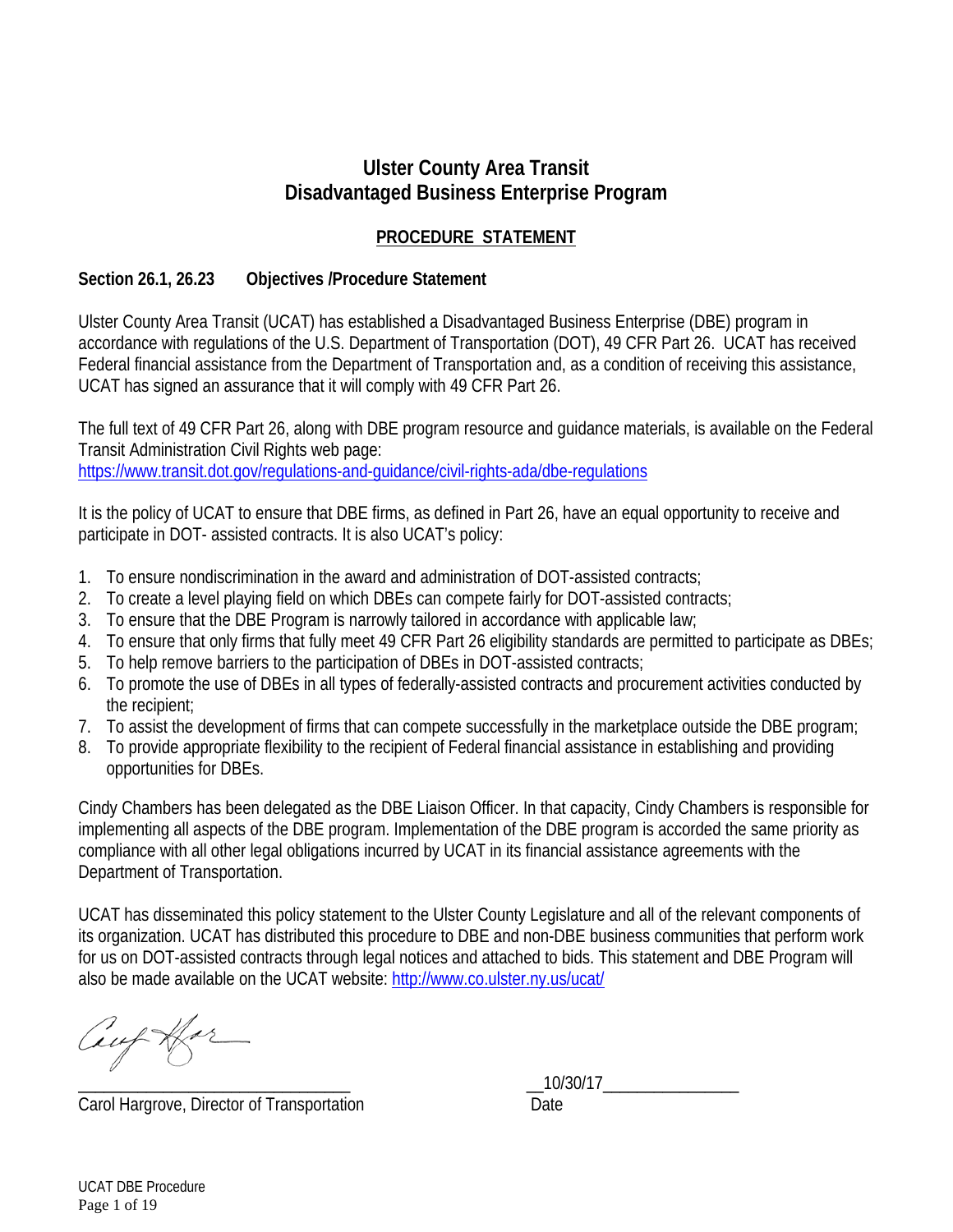# **SUBPART A – GENERAL REQUIREMENTS**

### **Section 26.1 Objectives**

The objectives are found in the procedure statement on the first page of this program.

### **Section 26.3 Applicability**

UCAT is the recipient of federal transit funds authorized by Titles I, III, V, and VI of the Intermodal Surface Transportation Efficiency Act of 1991 (ISTEA), Pub. L. 102-240 or by Federal transit laws in Title 49, U.S. Code, or Titles I, II, and V of the Teas-21, Pub. L. 105-178. Titles I, III and V of the Safe, Accountable, Flexible, Efficient Transportation Equity Act (SAFETEA-LU). Divisions A and B of the Moving Ahead for Progress in the 21st Century Act (MAP-21).

### **Section 26.5 Definitions**

UCAT will adopt the definitions contained in Section 26.5 for this program.

### **Section 26.7 Non-discrimination Requirements**

UCAT will not exclude any person from participation in, deny any person the benefits of, or otherwise discriminate against anyone in connection with the award and performance of any contract covered by 49 CFR Part 26 on the basis of race, color, sex, or national origin.

In administering its DBE program UCAT will not, directly or through contractual or other arrangements, use criteria or methods of administration that have the effect of defeating or substantially impairing accomplishment of the objectives of the DBE program with respect to individuals of a particular race, color, sex, or national origin.

# **Section 26.11 Record Keeping Requirements**

### Reporting to DOT: 26.11(b)

UCAT will transmit the Uniform Report of DBE Awards or Commitments and Payments at the intervals stated on the form, found in Appendix B in 40 CFR Part 26.

### Bidders List: 26.11(c)

UCAT will create a bidders list, consisting of information about all DBE and non-DBE firms that bid or quote on DOTassisted contracts. The purpose of this requirement is to allow use of the bidders list approach in calculating overall goals. The bidders list will include the name, address, DBE or non-DBE status, number of years in business, and annual gross receipts of firms.

UCAT will collect this information through the inclusion of a contract clause requiring prime bidders to submit a report of required information for all firms who quote to the prime bidder on subcontracts.

UCAT has distributed this procedure to DBE and non-DBE business communities that perform work for us on DOTassisted contracts through legal notices and attached to bids. This statement and DBE Program will also be made available on the UCAT website: http://www.co.ulster.ny.us/ucat/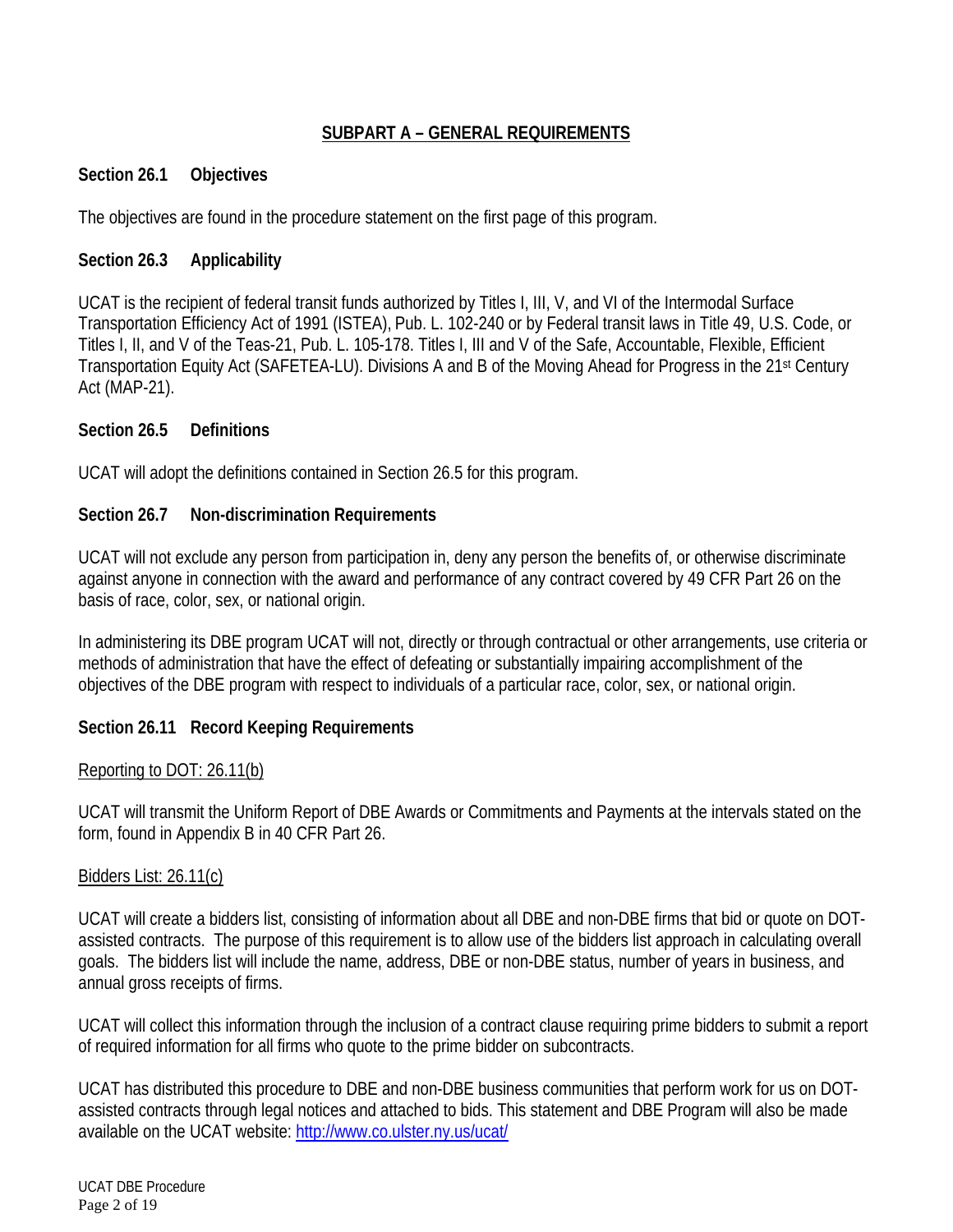### **Section 26.13 Federal Financial Assistance Agreement**

UCAT has signed the following assurances, applicable to all DOT-assisted contracts and their administration:

#### Assurance: 26.13(a)

UCAT shall not discriminate on the basis of race, color, national origin, or sex in the award and performance of any DOT assisted contract or in the administration of its DBE Program or the requirements of 49 CFR part 26. The recipient shall take all necessary and reasonable steps under 49 CFR part 26 to ensure nondiscrimination in the award and administration of DOT assisted contracts. The recipient's DBE Program, as required by 49 CFR part 26 and as approved by DOT, is incorporated by reference in this agreement. Implementation of this program is a legal obligation and failure to carry out its terms shall be treated as a violation of this agreement. Upon notification to UCAT of its failure to carry out its approved program, the Department may impose sanction as provided for under part 26 and may, in appropriate cases, refer the matter for enforcement under 18 U.S.C. 1001 and/or the Program Fraud Civil Remedies Act of 1986 (31 U.S.C. 3801 *et seq*.).

This language will appear in financial assistance agreements with sub-recipients.

*[Note – This language is to be used verbatim, as it is stated in 26.13(a)]* 

#### Contract Assurance: 26.13(b)

UCAT will ensure that the following clause is placed in every DOT-assisted contract and subcontract:

The contractor, sub-recipient, or subcontractor shall not discriminate on the basis of race, color, national origin, or sex in the performance of this contract. The contractor shall carry out applicable requirements of 49 CFR Part 26 in the award and administration of DOT assisted contracts. Failure by the contractor to carry out these requirements is a material breach of this contract, which may result in the termination of this contract or such other remedy as the recipient deems appropriate, which may include, but is not limited to:

- 1. Withholding monthly progress payments;
- 2. Assessing sanctions;
- 3. Liquidated damages; and/or
- 4. Disqualifying the contractor from future bidding as non-responsible

*[Note – This language is to be used verbatim, as it is stated in 26.13(b)]* 

### **SUBPART B - ADMINISTRATIVE REQUIREMENTS**

### **Section 26.21 DBE Program Updates**

Since UCAT has received grant funding of \$250,000 or more in FTA planning, capital, and/or operating assistance in a federal fiscal year, UCAT will continue to carry out this program until all funds from DOT financial assistance have been expended and provide to DOT updates representing significant changes in the program.

### **Section 26.23 Procedure Statement**

The Procedure Statement is elaborated on the first page of this program.

### **Section 26.25 DBE Liaison Officer**

UCAT DBE Procedure Page 3 of 19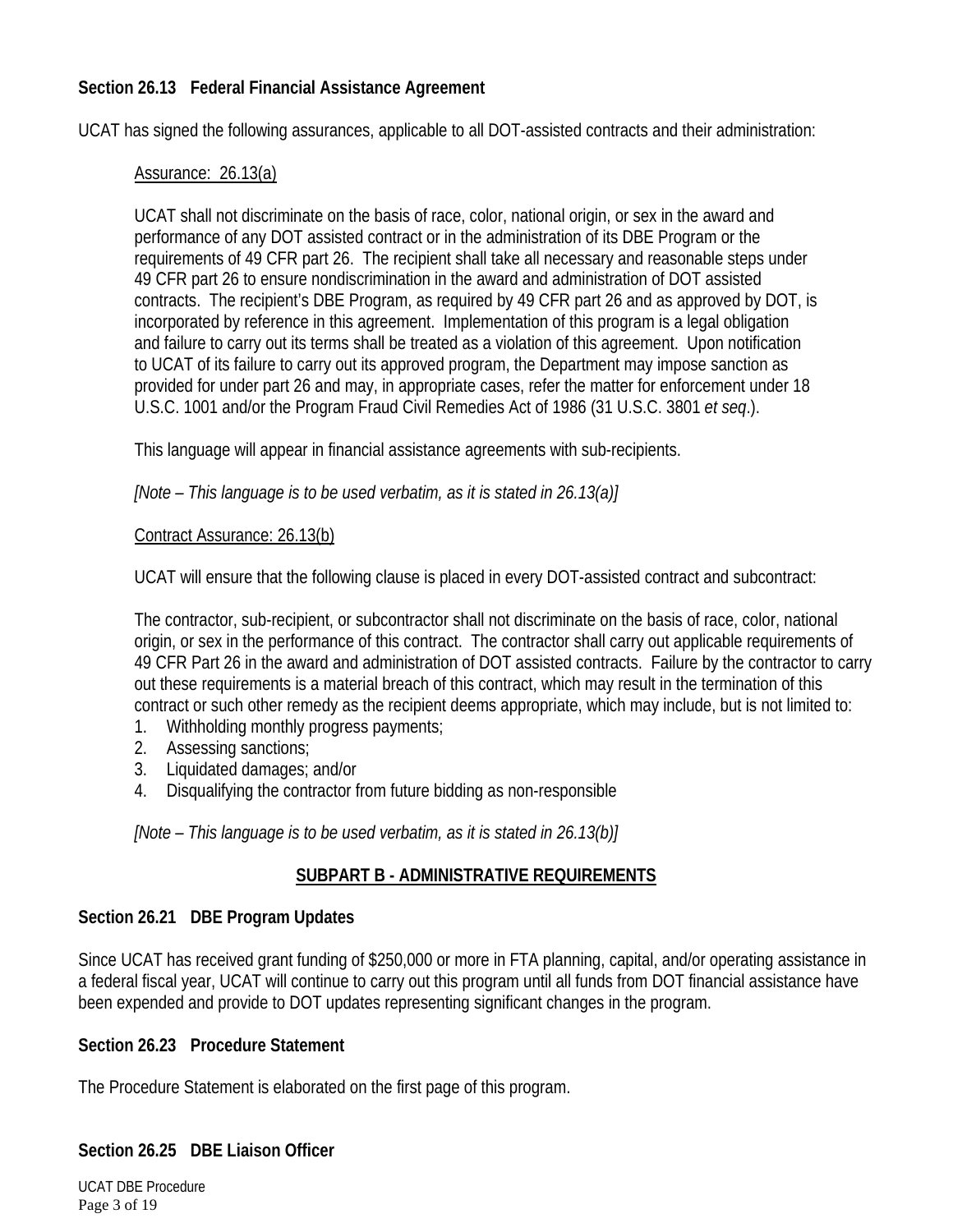UCAT has designated Cynthia Chambers, Public Transit Coordinator as the DBE Liaison Officer , contact information as follows, 1 Danny Circle, Kingston, NY 12401, 845-334-8421, ccha@co.ulster.ny.us. In that capacity, the DBELO is responsible for implementing all aspects of the DBE program and ensuring that UCAT complies with all provisions of 49 CFR Part 26. The DBELO has direct, independent access to the Budget Director and the Director of UCAT concerning DBE program matters. An organization chart displaying the DBELO's position in the organization is found in **Attachment 1** to this program.

The DBELO is responsible for developing, implementing and monitoring the DBE program in coordination with other appropriate officials. The duties and responsibilities include the following:

- 1. Gathers and reports statistical data and other information as required by DOT.
- 2. Reviews third party contracts and purchase requisitions for compliance with this program.
- 3. Works with all departments to set overall annual goals.
- 4. Ensures that bid notices and requests for proposals are available to DBEs in a timely manner.
- 5. Identifies contracts and procurements so that DBE goals are included in solicitations (both race-neutral methods and contract specific goals attainment).
- 6. Analyzes UCAT's progress toward attainment and identifies ways to improve progress.
- 7. Participates in pre-bid meetings.
- 8. Provides DBEs with information and assistance in preparing bids, obtaining bonding and insurance.
- 9. Plans and participates in DBE training seminars.
- 10. Utilizes NYSUCP directory of certified DBEs to determine relative availability.
- 11. Provides outreach to DBEs and community organizations to advise them of opportunities.
- 12. Maintains UCAT DBE Program, as needed.

### **Other Personnel**

Other County of Ulster personnel responsible for DBE Program implementation:

UCAT Director of Public Transit: Program Director UCAT Grants and Procurement Specialist: Bid and contract compliance County Attorney **Bid and contract compliance** Commissioner of Buildings & Grounds Bid and contract compliance County Purchasing Agent **Bid and contract compliance** Bid and contract compliance County Executive **Appeal Process** 

# **Section 26.27 DBE Financial Institutions**

It is the policy of UCAT to investigate the full extent of services offered by financial institutions owned and controlled by socially and economically disadvantaged individuals in the community, to make reasonable efforts to use these institutions and to encourage prime contractors on DOT-assisted contracts to make use of these institutions. UCAT has made the following efforts to identify and use such institutions:

UCAT has searched the New York State Unified Certification Program (NYSUCP) DBE Directory to identify DBEs in Ulster County and its six surrounding counties, including Columbia, Delaware, Dutchess, Greene, Orange and Sullivan. To date, no financial institutions have been identified in this seven county area which are owned and controlled by socially and economically disadvantaged individuals. If any such institutions are formed, UCAT will make reasonable efforts to utilize their services and will encourage prime contractors on DOT-assisted contracts to utilize these institutions.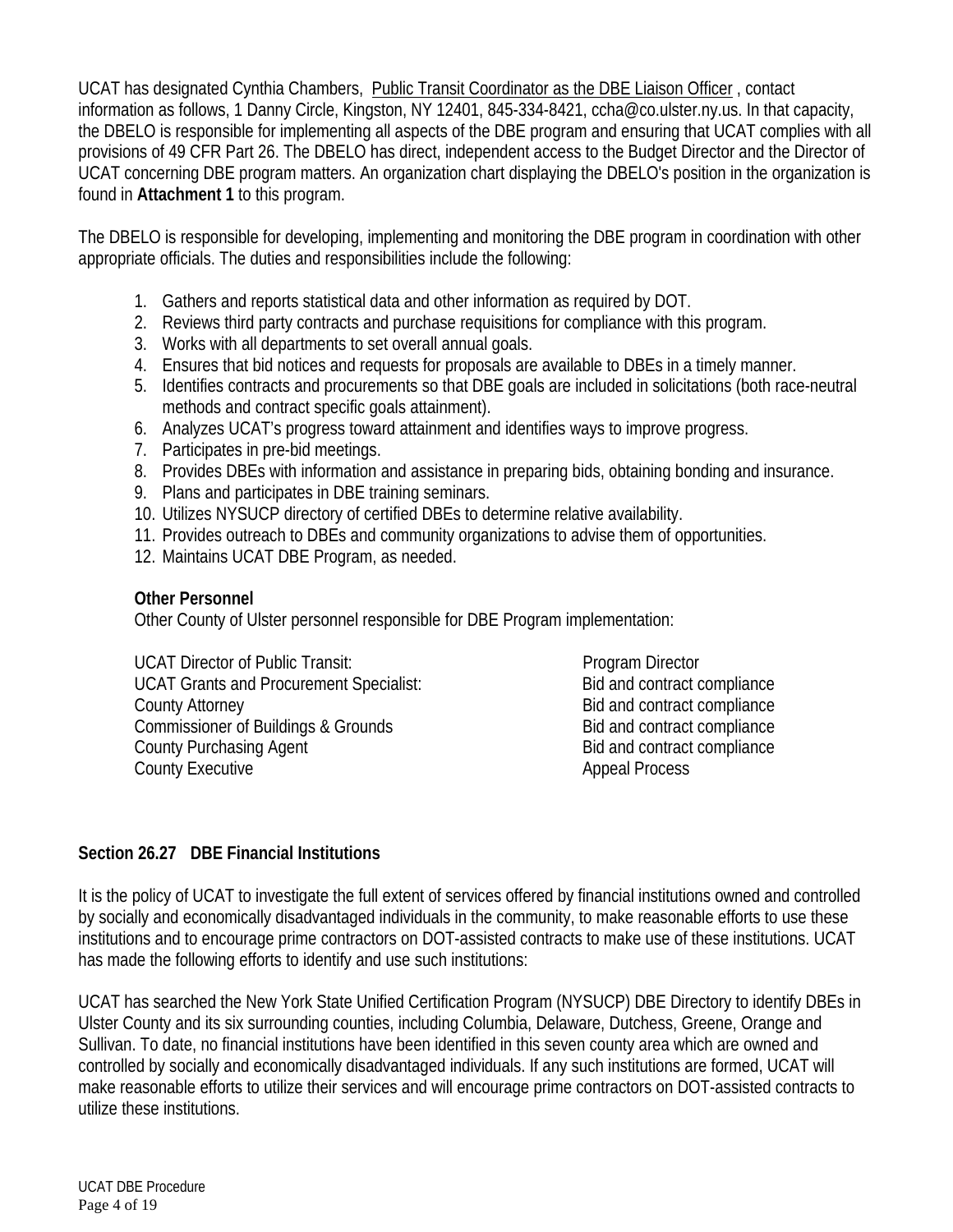# **Section 26.29 Prompt Payment**

UCAT will include the following clause in each DOT-assisted prime contract:

The prime contractor agrees to pay each subcontractor under this prime contract for satisfactory performance of its contract no later than 30 days from the receipt of each payment the prime contractor receives from UCAT. The prime contractor agrees further to return retainage payments to each subcontractor within 30 days after the subcontractor's work is satisfactorily completed. Any delay or postponement of payment from the above referenced time frame may occur only for good cause, following written approval of UCAT. This clause applies to both DBE and non-DBE subcontractors.

Failure to comply with the requirements of this section will result in future payments to the prime contractor being conditioned upon the satisfactory demonstration of past payments to subcontractors.

UCAT will also include a clause in each DOT-assisted prime contract which specifies the method to be utilized to assure compliance with the requirement for prompt and full payment of retainage to the subcontractor, as provided in Section 26.29(b).

UCAT will also provide appropriate means to enforce the requirements which may include appropriate penalties for failure to comply, the terms and conditions that were set. UCAT will also require written approval for any delay or postponement of payment among the parties that may take place only for a good cause.

UCAT will also establish a mechanism to ensure prompt payment as provided in Section 26.29(e).

### **Section 26.31 DBE Directory**

UCAT participates in the New York State Unified Certification Program (NYSUCP) DBE Directory, which identifies all firms eligible to participate as DBEs. The directory lists the firm's name, address, phone number, date of most recent certification, and the type of work the firm has been certified to perform as a DBE. Interested parties can access the NYSUCP DBE Directory at the following website: https://nysucp.newnycontracts.com/

### **Section 26.33 Overconcentration**

UCAT has reviewed the NYSUCP DBE Directory and has not identified that over-concentration exists in the types of work that DBEs perform within the area of Ulster County and its six adjoining counties.

### **Section 26.35 Business Development Programs**

UCAT has not established a business development program.

# **Section 26.37 Monitoring and Enforcement Mechanisms**

UCAT will take the following monitoring and enforcement mechanisms to ensure compliance with 49 CFR Part 26.

- 1. UCAT will bring to the attention of the DOT any false, fraudulent, or dishonest conduct in connection with the program, so that DOT can take the steps (e.g., referral to the Department of Justice for criminal prosecution, referral to the DOT Inspector General, action under suspension and debarment or Program Fraud and Civil Penalties rules) provided in 26.109.
- 2. UCAT will consider similar action under its own legal authorities, including responsibility determinations in future contracts, available to UCAT in the event of non-compliance by a participant in its procurement activities.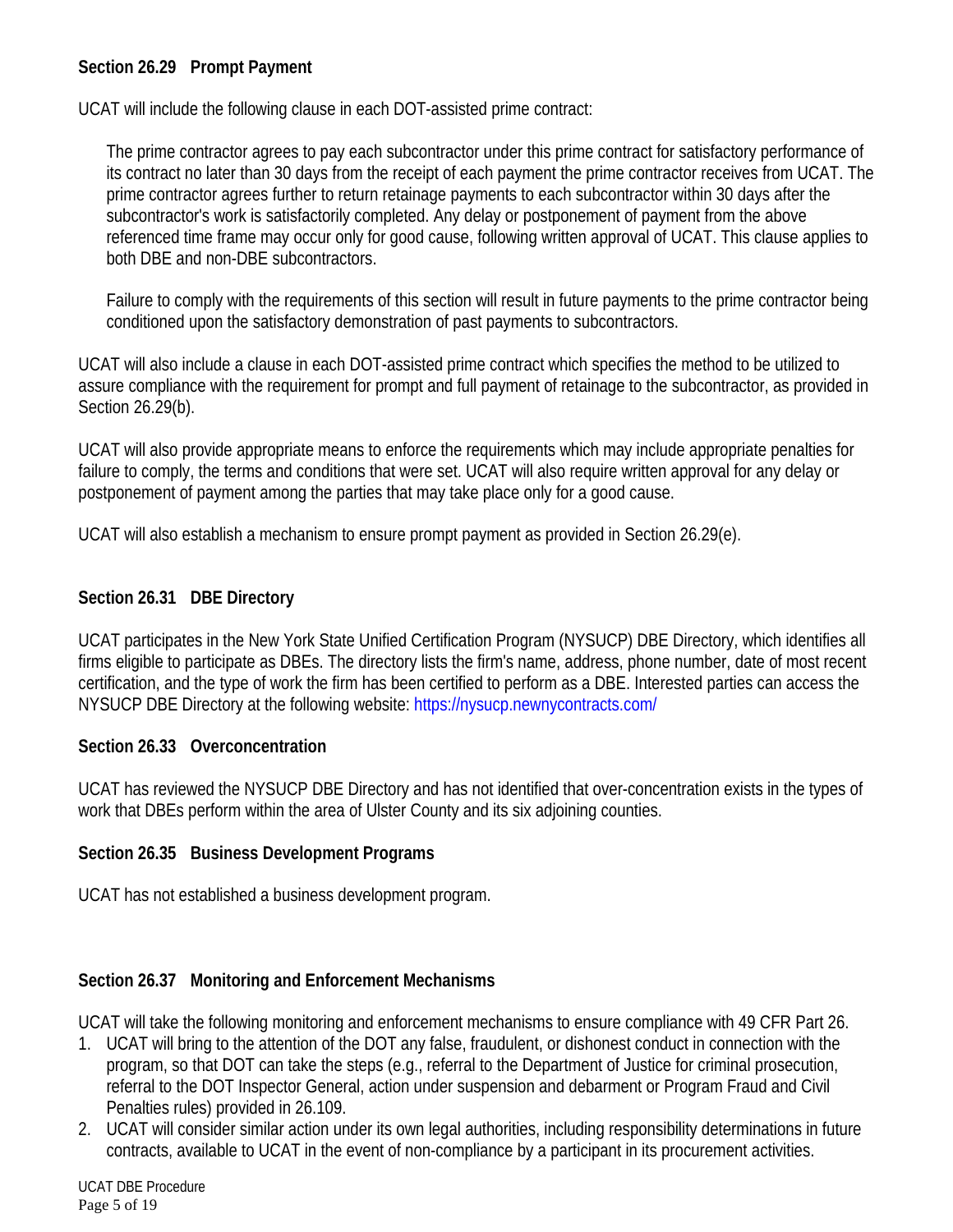- 3. UCAT will provide a monitoring and enforcement mechanism to verify that work committed to DBEs at contract award is actually performed by the DBEs. This will be accomplished by on site visits, assuring the work is being performed by DBE's in accordance with the signed contracts, and requiring the prime contractor to provide documentation of payments actually made to DBE's.
- 4. UCAT will keep a running tally of actual payments to DBE firms for comparison to the amount of work committed to them at the time of contract award.

# **Section 26.39 Fostering Small Business Participation**

UCAT's DBE program includes an element to structure contracting requirements to facilitate competition by small business concerns, to meet the portion of our overall goal. UCAT projects to meet through race neutral measures, ensuring that a reasonable number of prime contracts are of a size that small businesses, including DBEs, can reasonably perform. UCAT will take all reasonable steps to eliminate obstacles to their participation, including unnecessary and unjustified bundling of contract requirements that may preclude small business participation in procurements as prime contractors or subcontractors. UCAT will identify alternative acquisition strategies and structuring procurements to facilitate the ability of consortia or joint ventures consisting of small businesses, including DBEs, to compete for and perform prime contracts. UCAT actively implements its program elements to foster small business participation. Doing so is a requirement of good faith implementation of UCAT's DBE program. UCAT plans to implement the provision within twelve months of the signed contract dates.

# **SUBPART C – GOALS, GOOD FAITH EFFORTS, AND COUNTING**

### **Section 26.43 Set-asides or Quotas**

UCAT does not use quotas in any way in the administration of this DBE program. UCAT does not set-aside contracts for DBEs on DOT-assisted contracts.

### **Section 26.45 Overall Goals**

 A description of the methodology to calculate the overall goal and the goal calculations can be found in **Attachment 2** to this program. This section of the program will be updated every three years

In accordance with Section 26.45(f) UCAT will submit its overall goal to DOT on August 1 every third year. UCAT will publish a notice of the proposed overall goal, informing the public that the proposed goal and its rational are available for inspection during normal business hours at its principal office for 30 days following the date of the notice, and informing the public that UCAT and DOT will accept comments on the goals for 45 days from the date of the notice. This notice will be published in general circulation newspapers, as designated for legal notices by the Ulster County Legislature, as well as locally available minority-focused media, trade publications and websites. Normally, UCAT will issue this notice by June 1 of each time period. The notice will include addresses to which comments may be sent and addresses (including offices and websites) where the proposal may be reviewed. A copy of the Public Notice is included in **Attachment 2**.

UCAT's overall goal submission to DOT will include a summary of information and comments received during this public participation process and UCAT's responses.

UCAT will begin using its overall goal on October 1 of each year, unless UCAT has received other instructions from DOT. *[or,if the goal is established on a project basis, by the time of the first solicitation for a DOT-assisted contract for the project.]* 

# **Section 26.49 Transit Vehicle Manufacturers**

UCAT DBE Procedure Page 6 of 19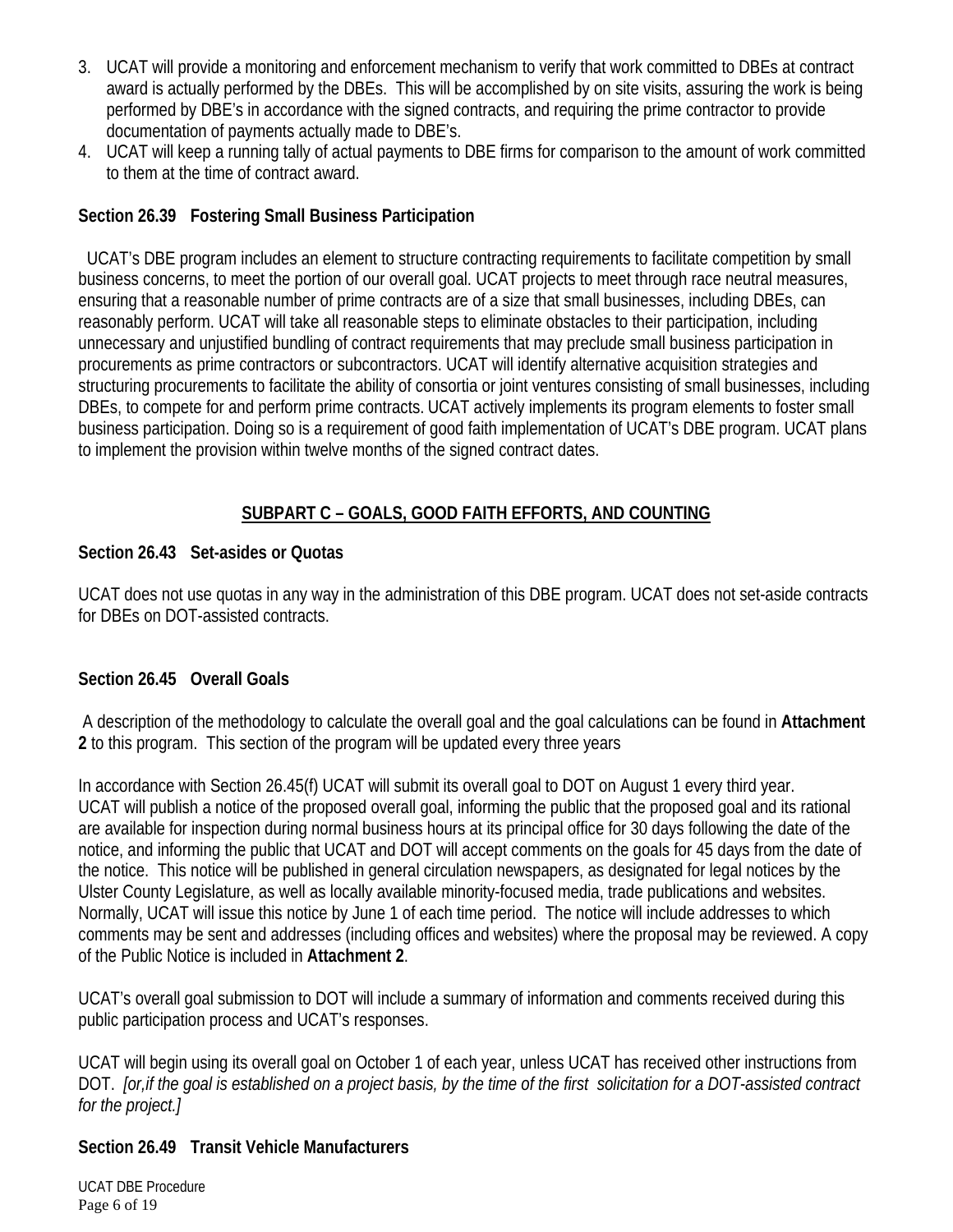UCAT will require each transit vehicle manufacturer (TVM), as a condition of being authorized to bid or propose on FTA-assisted transit vehicle procurements, to certify that it has complied with the requirements of this section. Alternatively, UCAT may, at its discretion and with FTA approval, establish project-specific goals for DBE participation in the procurement of transit vehicles in lieu of the TVM complying with this element of the program.

# **Section 26.51(a-c) Breakout of Estimated Race-Neutral and Race-Conscious Participation**

UCAT will meet the maximum feasible portion of its overall goal by using race-neutral means of facilitating DBE participation. The breakout of estimated race-neutral and race-conscious participation will be included in **Attachment 2** to this program. This section of the program will be updated every three years when the goal calculation is updated.

# **Section 26.51(d-g) Contract Goals**

UCAT will use contract goals to meet any portion of the overall goal UCAT does not project being able to meet using race-neutral means. Contract goals are established so that, over the period to which the overall goal applies, awarded contracts will cumulatively result in meeting any portion of the overall goal that is not projected to be met through the use of race-neutral means. UCAT will establish contract goals only on those DOT-assisted contracts that have subcontracting possibilities. UCAT needs not establish a contract goal on every such contract, and the size of contract goals will be adapted to the circumstances of each such contract (e.g., type and location of work, availability of DBEs to perform the particular type of work). Ulster County will arrange solicitations that will facilitate participation by DBEs and other small business by making contracts more accessible to small businesses. Ulster County will ensure distribution of our DBE directory to the widest feasible groups of potential prime contractors. Ulster County will provide technical assistance and other services as needed.

UCAT will express contract goals as a percentage of the Federal share of a DOT-assisted contract.

# **Section 26.53 Good Faith Efforts Procedures**

# Demonstration of good faith efforts 26.53(a) & (c)

The obligation of the bidder/offeror is to make good faith efforts. The bidder/offeror can demonstrate that it has done so either by meeting the contract goal or documenting good faith efforts. Examples of good faith efforts are found in Appendix A to 49 CFR Part 26.

The following personnel are responsible for determining whether a bidder/offeror who has not met the contract goal has documented sufficient good faith efforts to be regarded as responsible:

UCAT DBE Liaison Officer UCAT Grants and Procurement Specialist Ulster County Attorney

UCAT will ensure that all information is complete and accurate and adequately documents the bidder/offeror's good faith efforts before UCAT commits to the performance of the contract by the bidder/offeror.

# Information to be submitted 26.53(b)

UCAT treats bidder/offerors' compliance with good faith efforts requirements as a matter of responsibility. Each solicitation for which a contract goal has been established will require the bidders/offerors to submit the following information within 5 days after the opening of bids and before the award of the contract: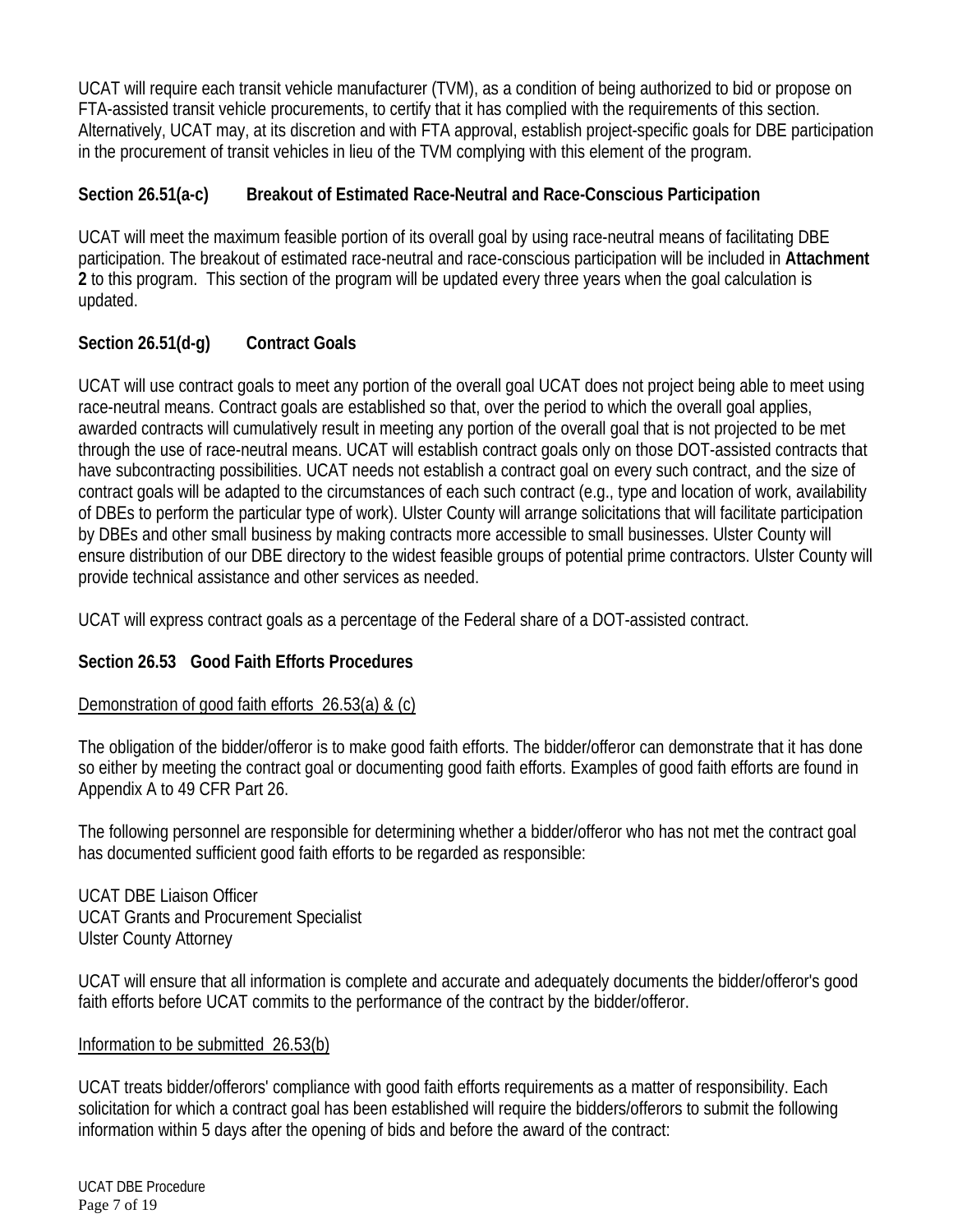- 1. The names and addresses of DBE firms that will participate in the contract;
- 2. A description of the work that each DBE will perform;
- 3. The dollar amount of the participation of each DBE firm participating;
- 4. Written and signed documentation of commitment to use a DBE subcontractor whose participation it submits to meet a contract goal;
- 5. Written and signed confirmation from the DBE that it is participating in the contract as provided in the prime contractor's commitment; and
- 6. If the contract goal is not met, evidence of good faith efforts (see Appendix A to 49 CFR Part 26).

Contractors must meet all requirements of this section as a matter of responsibility (prior to contract award). A prime contractor may not terminate a DBE subcontractor for convenience, nor may it terminate a DBE subcontractor and perform work with its own forces without prior written consent from UCAT.

### Administrative reconsideration 26.53(d)

Within 7 days of being informed by UCAT that it is not responsible because it has not documented sufficient good faith efforts, a bidder/offeror may request administrative reconsideration. Bidder/offerors should make this request in writing to the following reconsideration official: Michael P. Hein, County Executive, or his designee, 244 Fair Street, PO Box 1800, Kingston, NY 12402, (845)-340-3800. The reconsideration official will not have played any role in the original determination that the bidder/offeror did not document sufficient good faith efforts.

As part of this reconsideration, the bidder/offeror will have the opportunity to provide written documentation or argument concerning the issue of whether it met the goal or made adequate good faith efforts to do so. The bidder/offeror will have the opportunity to meet in person with the reconsideration official to discuss the issue of whether it met the goal or made adequate good faith efforts to do so. UCAT will send the bidder/offeror a written decision on reconsideration, explaining the basis for finding that the bidder did or did not meet the goal or make adequate good faith efforts to do so. The result of the reconsideration process is not administratively appealable to the DOT.

### Good Faith Efforts when a DBE is replaced on a contract 26.53(f)

UCAT will require a contractor to make good faith efforts to replace a DBE that is terminated, or has otherwise failed to complete its work on a contract with another certified DBE, to the extent needed to meet the contract goal. UCAT will require the prime contractor to notify the DBE Liaison Officer immediately of the DBE's inability or unwillingness to perform and provide reasonable documentation.

In this situation, UCAT will require the prime contractor to obtain its prior approval of the substitute DBE and to provide copies of new or amended subcontracts, or documentation of good faith efforts. If the contractor fails or refuses to comply in the time specified, UCAT will issue an order stopping all or part of payment/work until satisfactory action has been taken. If the contractor still fails to comply, UCAT may issue a termination for default proceeding.

### Sample Bid Specification: *(required only when a contract goal is established)*

The requirements of 49 CFR Part 26, Regulations of the U.S. Department of Transportation, apply to this contract. It is the policy of UCAT to practice nondiscrimination based on race, color, sex, or national origin in the award or performance of this contract. All firms qualifying under this solicitation are encouraged to submit bids/proposals. Award of this contract will be conditioned upon satisfying the requirements of this bid specification. These requirements apply to all bidders/offerors, including those who qualify as a DBE. A DBE contract goal of 2.02 percent has been established for this contract. The bidder/offeror shall make good faith efforts, as defined in Appendix A, 49 CFR Part 26 to meet the contract goal for DBE participation in the performance of this contract.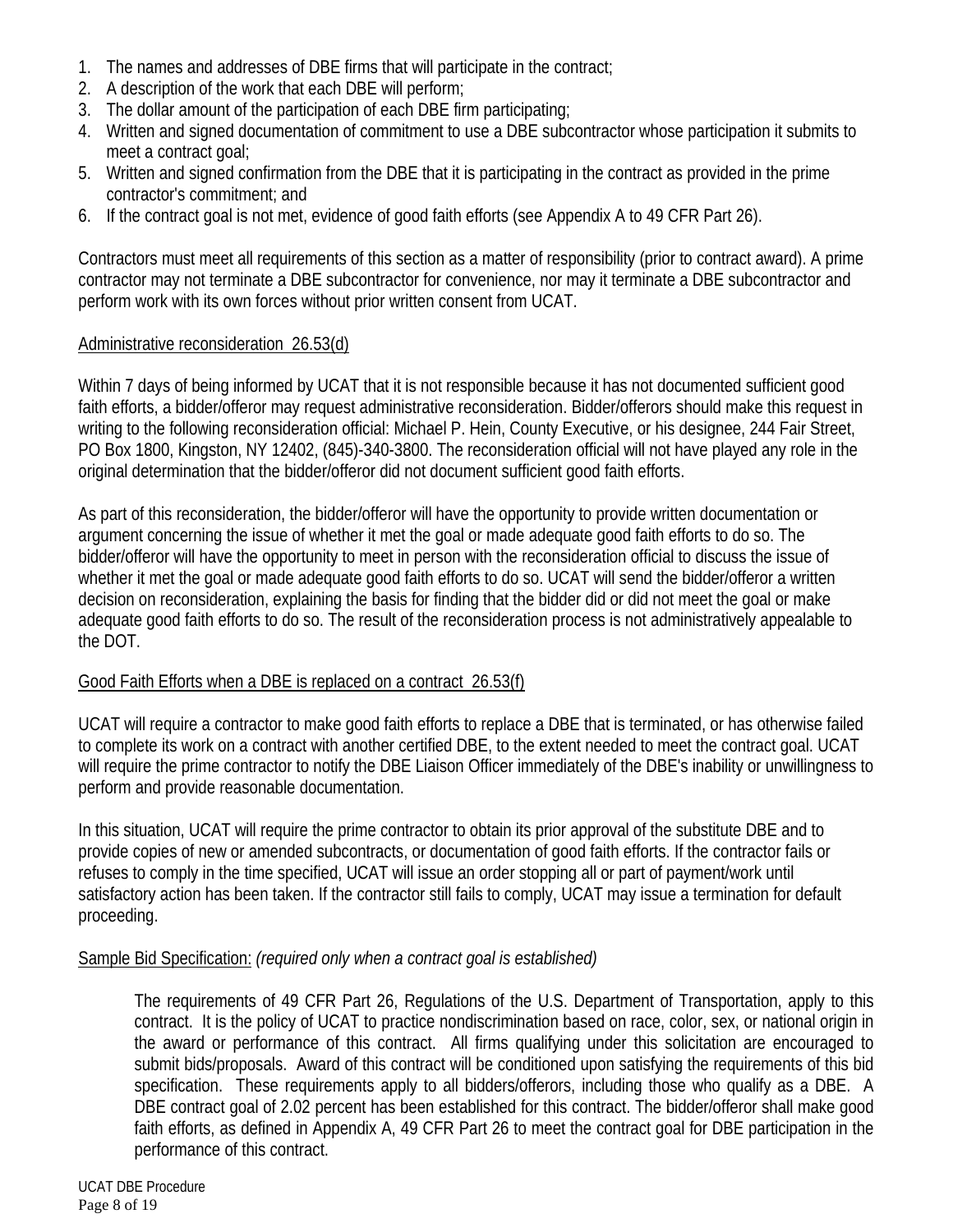The bidder/offeror will be required to submit the following information: (1) the names and addresses of DBE firms that will participate in the contract; (2) a description of the work that each DBE firm will perform; (3) the dollar amount of the participation of each DBE firm participating; (4) Written documentation of the bidder/offeror's commitment to use a DBE subcontractor whose participation it submits to meet the contract goal; (5) Written confirmation from the DBE that it is participating in the contract as provided in the commitment made under (4); and (6) if the contract goal is not met, evidence of good faith efforts.

### **Section 26.55 Counting DBE Participation**

UCAT will count DBE participation toward overall and contract goals as provided in 49 CFR 26.55.

### **SUBPART D – CERTIFICATION STANDARDS**

### **Section 26.61 - 26.81 Certification Process**

UCAT is a member of a Unified Certification Program (UCP) administered by the New York State Department of Transportation in lieu of conducting its own certification process. UCAT will not be certifying and firm for DBE eligibility.

For information about the certification process or to apply for certification, firms should contact:

NYS Unifies Certification Program DBE Certification https://nysucp.newnycontracts.com/

### **Section 26.89 Certification Appeals**

Any firm or complainant may appeal a decision in a certification matter to DOT. Such appeals may be sent to:

 U.S. Department of Transportation Office of Civil Rights 1200 New Jersey Ave SE Washington, DC 20590-0001

# **SUBPART F – COMPLIANCE AND ENFORCEMENT**

### **Section 26.109 Information, Confidentiality, Cooperation**

UCAT will make available to the public any information concerning the DBE program release of which is not prohibited by the Federal law. UCAT will safeguard from disclosure to third parties information that may reasonably be regarded as confidential business information, consistent with Federal, state, and local law. Notwithstanding any contrary provisions of state or local law, UCAT will not release personal financial information submitted in response to the personal net worth requirement to a third party (other than DOT) without the written consent of the submitter.

### Monitoring Payments to DBEs

UCAT will perform on site visits to assure DBE's are completing the work as stated in the signed contracts. UCAT will require prime contractors to maintain records and documents of payments to DBEs for three years following the

UCAT DBE Procedure Page 9 of 19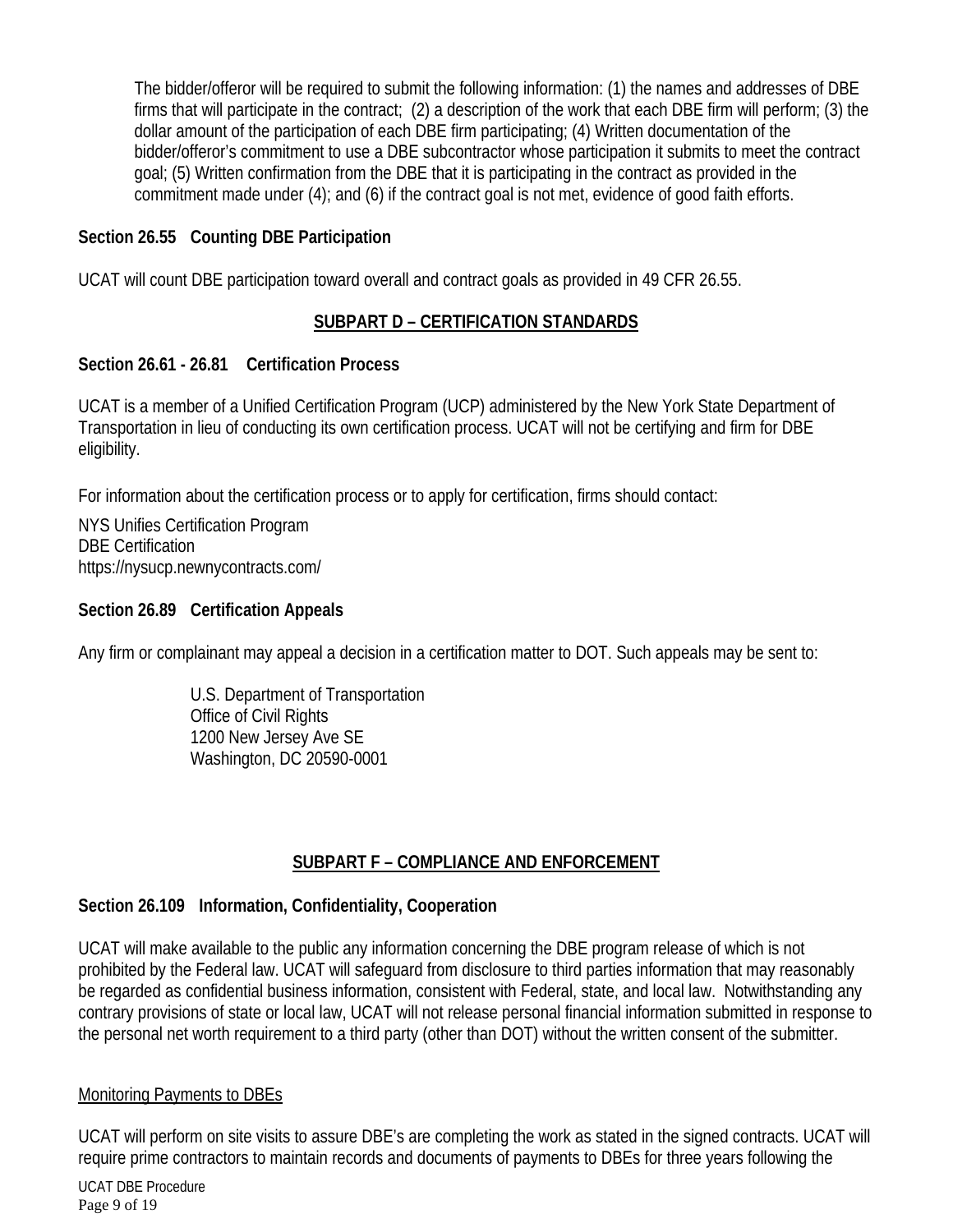performance of the contract. These records will be made available for inspection upon request by any authorized representative of UCAT or DOT. This reporting requirement also extends to any certified DBE subcontractor.

UCAT will perform interim audits of contract payments to DBEs. The audit will review payments to DBE subcontractors to ensure that the actual amount paid to DBE subcontractors equals or exceeds the dollar amounts states in the schedule of DBE participation.

# **ATTACHMENTS**

| <b>Attachment 1:</b> | Organizational Chart                                                                                                                       |
|----------------------|--------------------------------------------------------------------------------------------------------------------------------------------|
| Attachment 2:        | Overall Goal Calculation and Breakout of Estimated Race-Neutral & Race-Conscious<br>Participation <i>(to be updated every three years)</i> |
| Attachment 3:        | Forms 1 & 2 for Demonstration of Good Faith Efforts                                                                                        |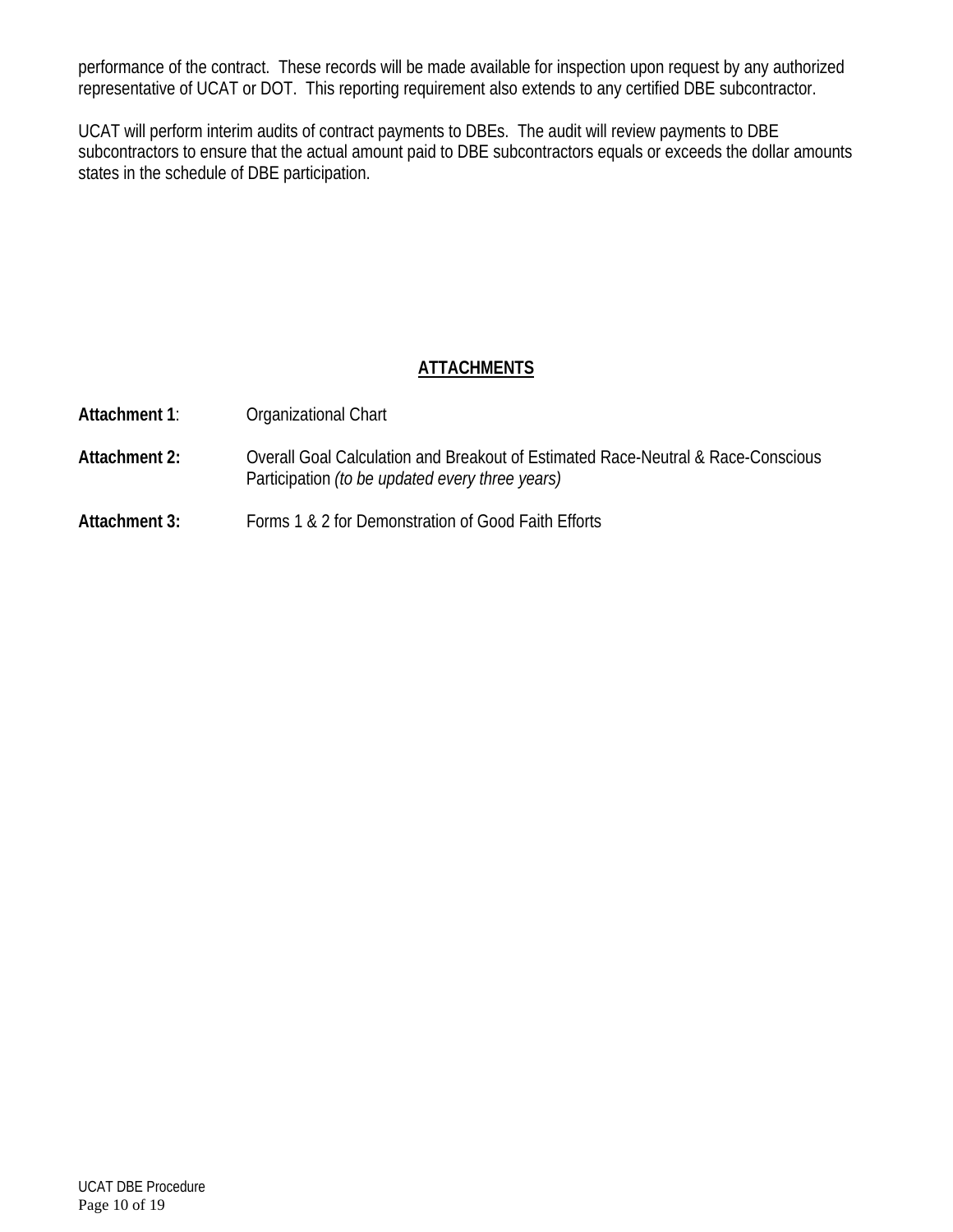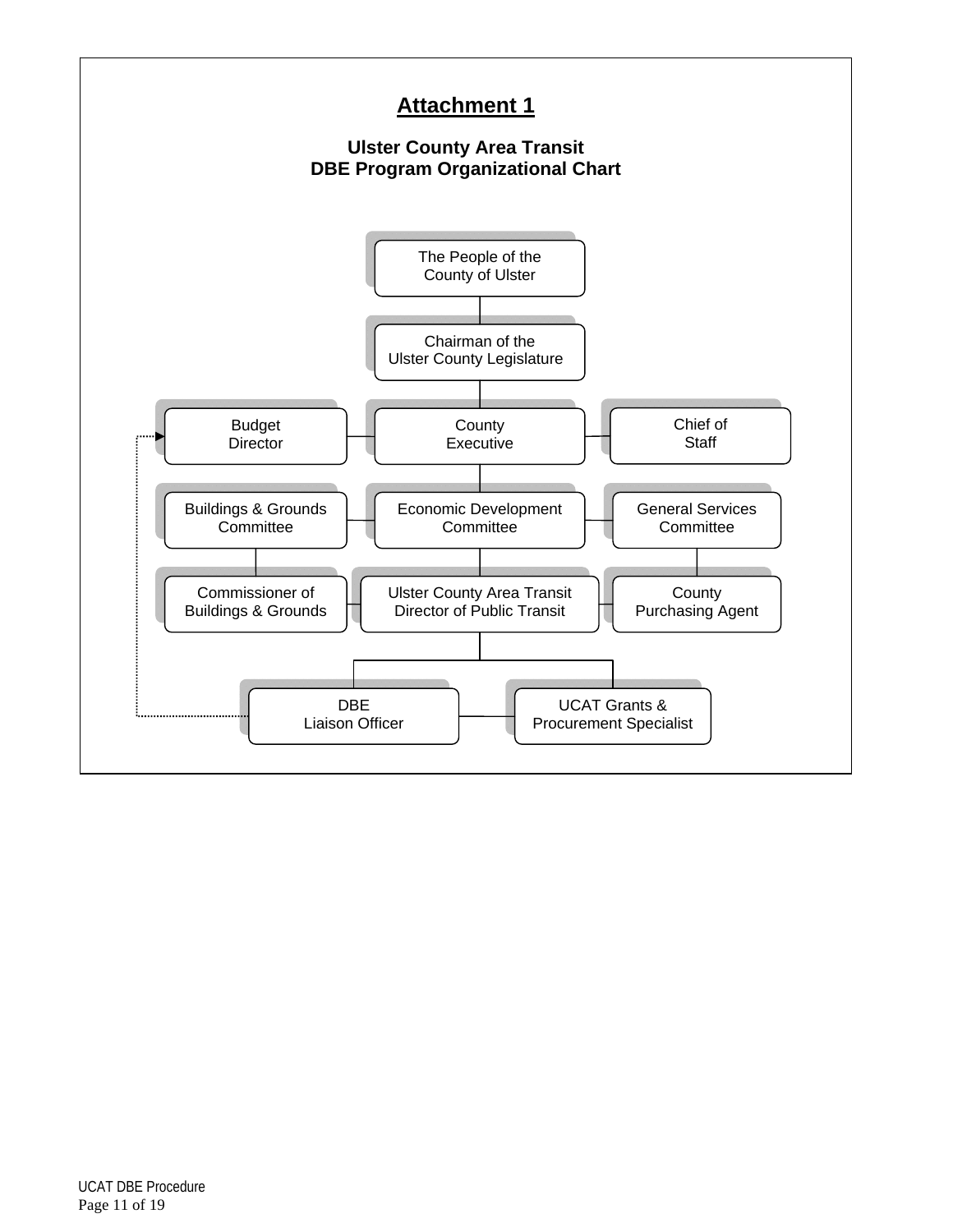# **Attachment 2**

### **Ulster County Area Transit Disadvantaged Business Enterprise Program Overall Goal for Federal Fiscal Year 2018-2020 (10-01-17 to 9-30-20)**

DBE Goal Narrative:

Based on Ulster County's program of projects over the next three years, these are the possible contracting opportunities that will be upcoming and what we will use to determine our base figure: preventive maintenance which will include parts and repairs and tires for all revenue vehicles, upgraded security system for the facility, office supplies, screen printing and sign manufacturing for outreach and marketing, architectural and engineering review for future storage facility. Work on the future storage facility will be broken down into smaller projects in order to attract DBEs and small businesses. Ulster County will require bidders to unbundle large contracts to ensure small businesses and DBEs can be utilized. Ulster County will also be utilizing medical laboratories for federally required drug testing.

Ulster County reviewed our program of projects to establish what contracting opportunities are available. The boundaries of our local market include the surrounding counties that border Ulster County. These seven county areas include Columbia, Delaware, Dutchess, Greene, Orange, Sullivan and Ulster. These areas were used to determine the availability of contractors and subcontractors, as well as DBEs. Ulster County used the census website to define the NAICS codes for types of work and the New York State Unified Certification Program to determine what DBEs are available. The types of work were broken down by Federal dollar amounts anticipated for the upcoming projects and using the weighted percentage, the weighted base figure was established.

|                                | Achievement<br><b>DBE</b> |                   | %        |
|--------------------------------|---------------------------|-------------------|----------|
|                                | Goal                      |                   | exceeded |
| 2015                           | 0.84%                     | 3.15%             | 2.31%    |
| 2016                           | 0.84%                     | 2.56%             | 1.72%    |
| 2017                           | 0.84%                     | 1.05%             | 0.21%    |
|                                |                           | Median %          | 1.72%    |
| Base Figure & Median Average:  |                           |                   |          |
|                                |                           | $.3\% + 1.72\% =$ | 2.02%    |
| Past Participation Adjustment: |                           |                   | 2.02%    |

Based on past participation, Ulster County will be adjusting the DBE goal because we have exceeded our goal during the past three year period. We have decided to make our goal 100% race neutral.

Our 3 year goal based on weighing and adjusting will be 2.02% and will be completely race neutral.

Ulster County has reached out to small businesses by hosting a small business event at Ulster Gardens, in the Town of Ulster, in April 2016 to bring resources and information to the small business community about projects coming up for Ulster County. In July 2016 at the Ulster County Fair, in New Paltz, Ulster County reached out to businesses by setting up a booth at the County fair. There was also a seminar at Ulster Greens, in the Town of Ulster, in March 2017 that allowed small businesses to ask questions about wages, rules for small businesses and employment opportunities. In September 2017, at the Marlboro Senior Center, in Marlboro, Ulster County met with businesses to discuss upcoming projects that we are looking to complete. Ulster County met with businesses in October 2017 at the Trudy Farber Building, in Ellenville. In November 2017 Ulster County held a public forum to discuss integration and the effects it will have on upcoming capital opportunities at the Ulster County office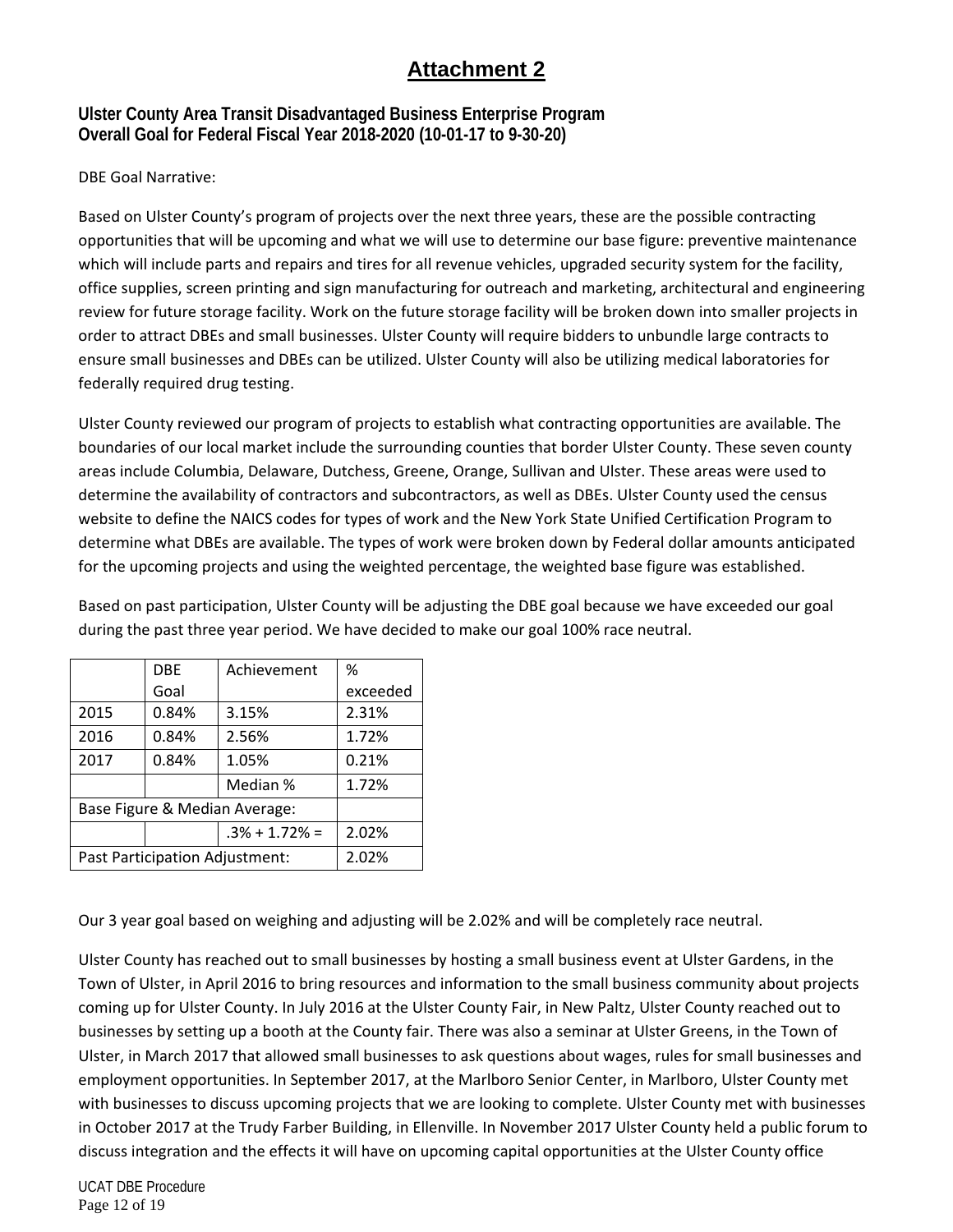building. Ulster County had a DBE public information meeting at the Transit Center on June 20, 2017. There were no participants. Ulster County had an open 30 day comment period before finalizing the goal methodology starting on July 1, 2017. Ulster County has our DBE goal listed on our website as well, https://ulstercountyny.gov/ucat/ulster‐county‐area‐transit.

# **Step 1 A - Determine the weight of each type of work by NAICS Code:**

All reasonably anticipated FTA-assisted contracting opportunities are identified as:

|     | <b>NAICS</b><br>Code | <b>Description of Work</b>         | <b>Amount of DOT</b><br>funds on project: | % of total DOT<br>funds (weight) |
|-----|----------------------|------------------------------------|-------------------------------------------|----------------------------------|
|     |                      |                                    |                                           |                                  |
| 1)  | 541330               | <b>Engineering Services</b>        | \$30,000.00                               | 0.0258                           |
|     | 423120               | <b>Revenue Vehicle</b>             | \$499,200.00                              | 0.4295                           |
| 2)  |                      | Parts                              |                                           |                                  |
| 3)  | 423130               | <b>Tires</b>                       | \$122,400.00                              | 0.1053                           |
| 4)  | 323113               | <b>Screen Printing</b>             | \$18,000.00                               | 0.0155                           |
| 5)  | 424120               | <b>Office Supplies</b>             | \$14,400.00                               | 0.0124                           |
| 6)  | 444110               | <b>Home Centers</b>                | \$49,800.00                               | 0.0428                           |
| 7)  | 561621               | <b>Security Systems</b>            | \$65,880.00                               | 0.0567                           |
| 8)  | 621511               | <b>Medical Laboratories</b>        | \$29,520.00                               | 0.0254                           |
| 9)  | 561720               | <b>Janitorial Services</b>         | \$720.00                                  | 0.0006                           |
| 10) | 339950               | <b>Sign Manufacturing</b>          | \$18,000.00                               | 0.0155                           |
| 11) | 238910               | <b>Site Preparation</b>            | \$30,000.00                               | 0.0258                           |
|     | 811111               | <b>Revenue Vehicle</b>             | \$212,400.00                              | 0.1827                           |
| 12) |                      | Repairs                            |                                           |                                  |
| 13) | 541310               | <b>Architectural Services</b>      | \$30,000.00                               | 0.0258                           |
|     | 811121               | Automotive Body &                  | \$12,000.00                               | 0.0103                           |
| 14) |                      | Paint                              |                                           |                                  |
|     | 561620               | Environmental                      | \$30,000.00                               | 0.0258                           |
| 15) |                      | Consulting                         |                                           |                                  |
|     |                      | <b>Total FTA-Assisted Contract</b> | \$1,162,320.00                            | $\mathbf{1}$                     |
|     | <b>Funds</b>         |                                    |                                           |                                  |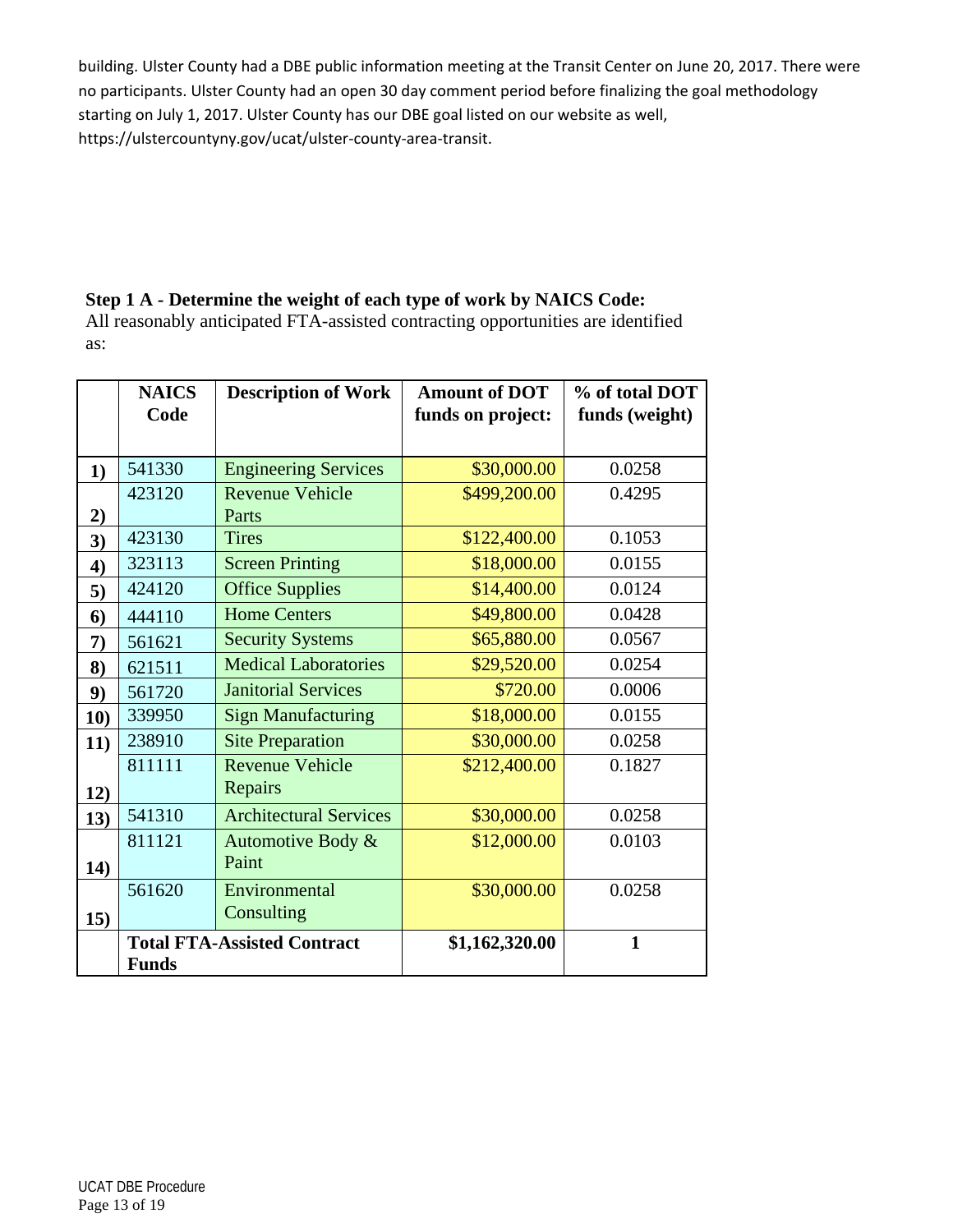**Step 1 B - Determine the relative availability of DBE's by NAICS Code:**  The numbers of DBEs and of all firms available to perform work on the identified contracting opportunities are:

|              | <b>NAICS</b><br>Code | <b>Description of</b><br>Work     | <b>Number of</b><br><b>DBEs</b><br>available to | <b>Number of all</b><br>firms<br>available | <b>Relative</b><br><b>Availabilit</b><br>y |                                                       |
|--------------|----------------------|-----------------------------------|-------------------------------------------------|--------------------------------------------|--------------------------------------------|-------------------------------------------------------|
|              |                      |                                   | perform this<br>work                            | (including<br>DBEs)                        |                                            |                                                       |
| 1)           | 541330               | Engineering<br>Services           | $\overline{3}$                                  | 139                                        | 0.0216                                     |                                                       |
| 2)           | 423120               | Revenue Vehicle<br>Parts          | $\overline{0}$                                  | 38                                         | 0.0000                                     |                                                       |
| 3)           | 423130               | <b>Tires</b>                      | $\overline{0}$                                  | 5                                          | 0.0000                                     |                                                       |
| 4)           | 323113               | <b>Screen Printing</b>            | $\overline{0}$                                  | 13                                         | 0.0000                                     |                                                       |
| 5)           | 424120               | <b>Office Supplies</b>            | $\mathbf{1}$                                    | 23                                         | 0.0435                                     |                                                       |
| 6)           | 444110               | <b>Home Centers</b>               | $\overline{0}$                                  | 39                                         | 0.0000                                     |                                                       |
| $\mathbf{7}$ | 561621               | <b>Security Systems</b>           | $\boldsymbol{0}$                                | 27                                         | 0.0000                                     |                                                       |
| 8)           | 621511               | Medical<br>Laboratories           | $\mathbf{1}$                                    | 23                                         | 0.0435                                     |                                                       |
| 9)           | 561720               | <b>Janitorial Services</b>        | $\mathbf{1}$                                    | 163                                        | 0.0061                                     |                                                       |
| 10)          | 339950               | <b>Sign Manufacturing</b>         | $\overline{1}$                                  | 18                                         | 0.0556                                     |                                                       |
| 11)          | 238910               | <b>Site Preparation</b>           | $\overline{2}$                                  | 277                                        | 0.0072                                     |                                                       |
| 12)          | 811111               | Revenue Vehicle<br>Repairs        | $\overline{0}$                                  | 425                                        | 0.0000                                     |                                                       |
| 13)          | 541310               | Architectural<br>Services         | $\overline{0}$                                  | 80                                         | 0.0000                                     |                                                       |
| 14)          | 811121               | <b>Automotive Body</b><br>& Paint | $\overline{0}$                                  | 166                                        | 0.0000                                     |                                                       |
| 15)          | 561620               | Environmental<br>Consulting       | $\overline{7}$                                  | 43                                         | 0.1628                                     |                                                       |
|              |                      | <b>Combined Totals</b>            | 16                                              | 1479                                       | 0.0108                                     | <b>Overall</b><br>avail-<br>ability of<br><b>DBEs</b> |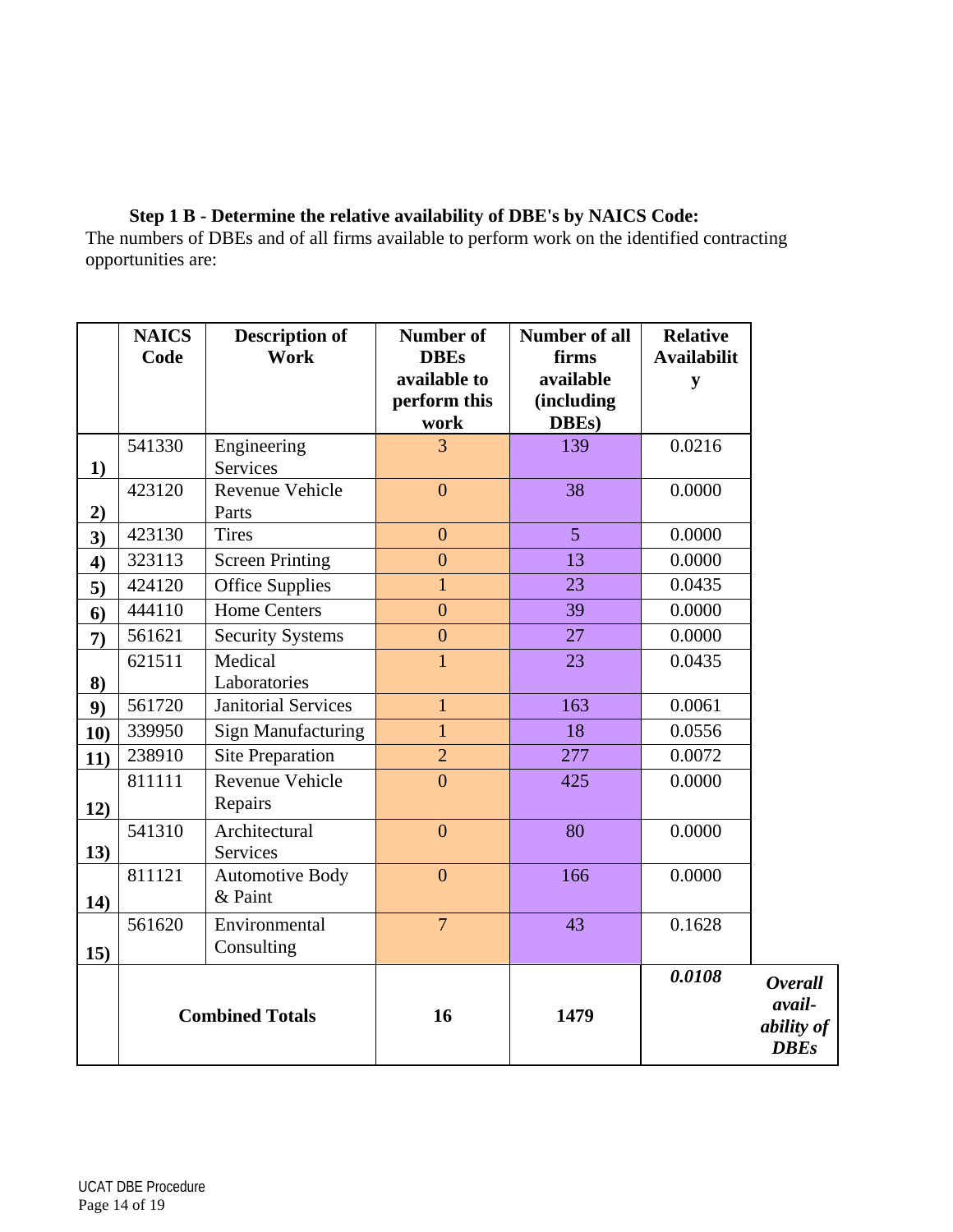|     | <b>NAICS</b><br>Code | <b>Description of</b><br>Work | Weight  | $\mathbf X$  | Avail-<br>ability of<br><b>DBEs</b>                  | Weighted<br><b>Base</b><br><b>Figure</b> |
|-----|----------------------|-------------------------------|---------|--------------|------------------------------------------------------|------------------------------------------|
|     |                      | Engineering                   |         |              |                                                      |                                          |
| 1)  | 541330               | <b>Services</b>               | 0.02581 | $\mathbf X$  | 0.02158                                              | 0.0006                                   |
|     |                      | Revenue Vehicle               |         |              |                                                      |                                          |
| 2)  | 423120               | Parts                         | 0.42949 | $\mathbf X$  | 0.00000                                              |                                          |
| 3)  | 423130               | <b>Tires</b>                  | 0.10531 | $\mathbf{X}$ | 0.00000                                              |                                          |
| 4)  | 323113               | <b>Screen Printing</b>        | 0.01549 | $\mathbf{X}$ | 0.00000                                              |                                          |
| 5)  | 424120               | <b>Office Supplies</b>        | 0.01239 | $\mathbf X$  | 0.04348                                              | 0.0005                                   |
| 6)  | 444110               | <b>Home Centers</b>           | 0.04285 | $\mathbf X$  | 0.00000                                              |                                          |
| 7)  | 561621               | <b>Security Systems</b>       | 0.05668 | $\mathbf X$  | 0.00000                                              |                                          |
|     |                      | Medical                       |         |              |                                                      |                                          |
| 8)  | 621511               | Laboratories                  | 0.02540 | $\mathbf X$  | 0.04348                                              | 0.0011                                   |
| 9)  | 561720               | <b>Janitorial Services</b>    | 0.00062 | $\mathbf X$  | 0.00613                                              | 0.0000                                   |
| 10) | 339950               | Sign<br>Manufacturing         | 0.01549 | $\mathbf X$  | 0.05556                                              | 0.0009                                   |
|     |                      |                               |         |              | <b>Total</b>                                         | 0.0031                                   |
|     |                      |                               |         |              | Expressed<br>as a %<br>$(*100)$                      | 0.31%                                    |
|     |                      |                               |         |              |                                                      |                                          |
|     |                      |                               |         |              | <b>Rounded</b><br>Weighted<br><b>Base</b><br>Figure: | 0.3%                                     |

### **Step 1 C - (Weight) x (Availability) = Weighted Base Figure**

#### **Step 2 Determining evidence for an adjustment –**

Ulster County has determined to use past participation towards the DBE goal methodology. Many of Ulster County's contracting opportunities for the next FFY period will be similar to prior years. These opportunities include medical laboratories, vehicle parts and services, janitorial services and sign manufacturing.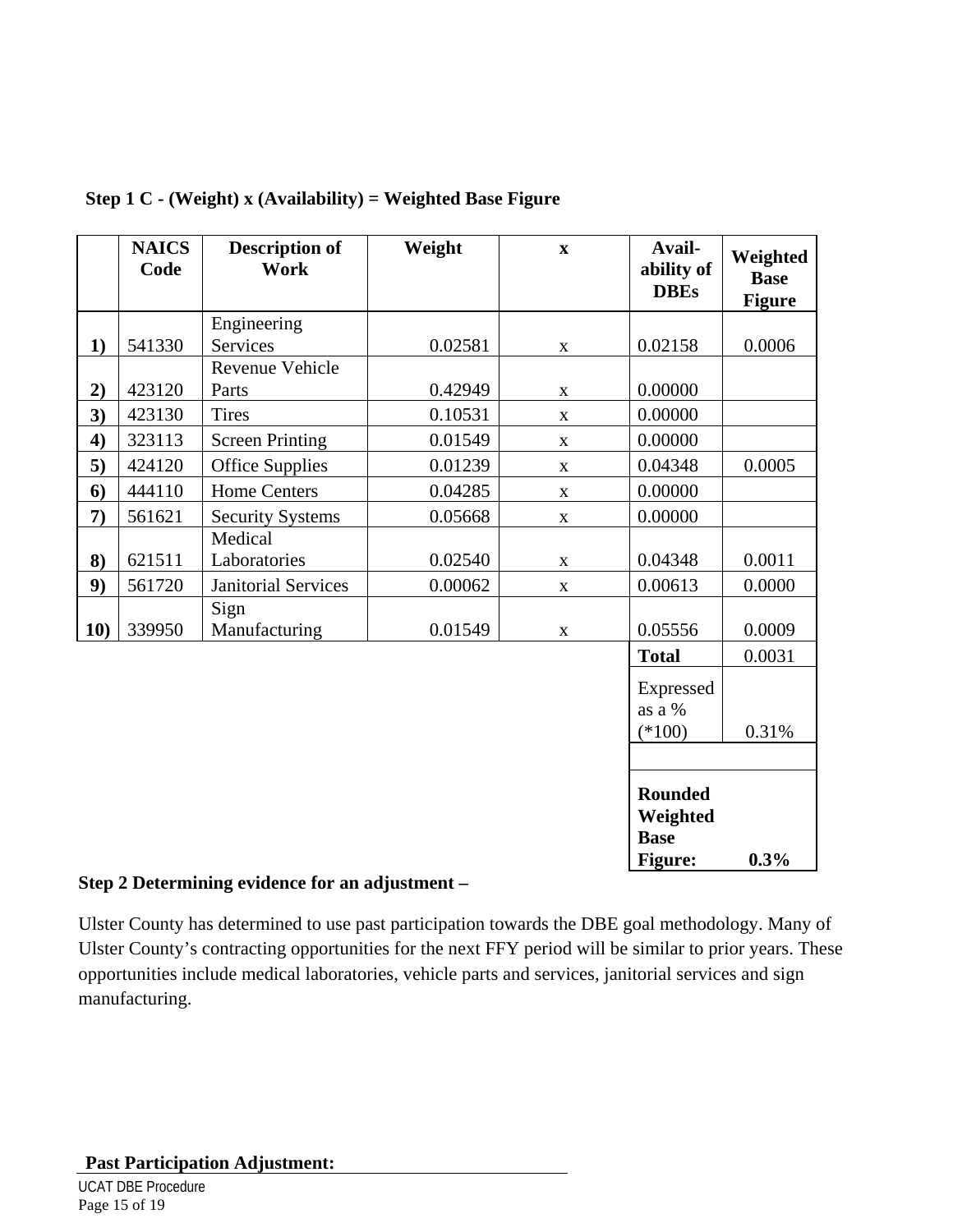### **Ulster County used Jan 2015 - Dec 2017 Reports to determine the median percentage of past participation adjustment.**

|                               | <b>DBE</b>                              |             |            |  |
|-------------------------------|-----------------------------------------|-------------|------------|--|
|                               | Goal                                    | Achievement | % exceeded |  |
| 2015                          | 0.84%                                   | 3.15%       | 2.31%      |  |
| 2016                          | 0.84%                                   | 2.56%       | 1.72%      |  |
| 2017                          | 0.84%                                   | 1.05%       | 0.21%      |  |
|                               | 1.72%                                   |             |            |  |
| Base Figure & Median Average: |                                         |             |            |  |
| $.3\% + 1.72\% =$<br>2.02%    |                                         |             |            |  |
|                               | Past Participation Adjustment:<br>2.02% |             |            |  |

**Public Participation Process** 

UCAT DBE Procedure Page 16 of 19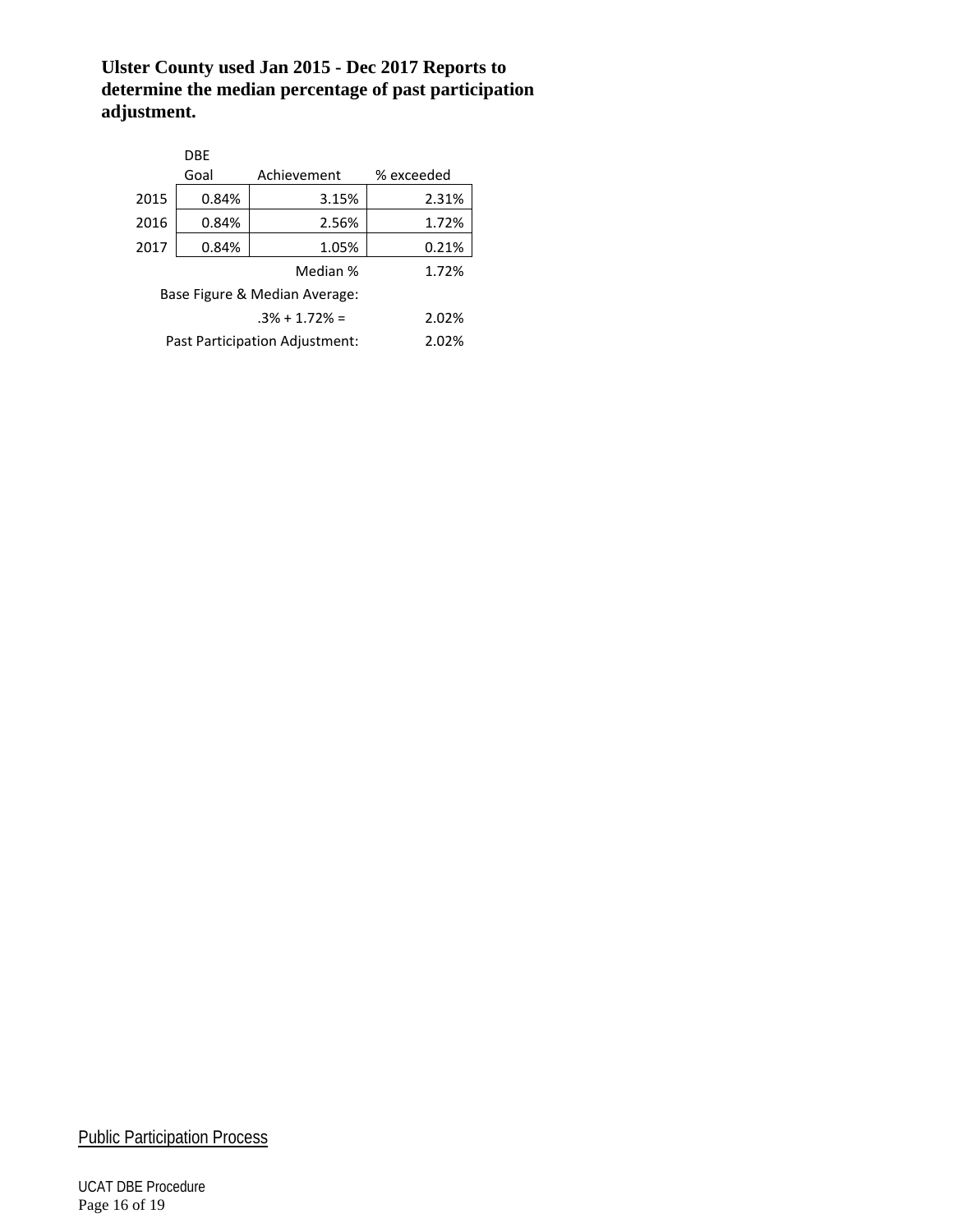UCAT published a notice of a proposed overall race neutral goal of 2.02%, informing the public that the proposed goal and its rationale were available for inspection during normal business hours at its principal office for 30 days following the date of the notice and informing the public that written comments on the goal will be accepted for 45 days from the date of the notice. The notice also set forth the date, time, and place of a Public Meeting on the proposed overall goal. A copy of the Public Notice and meeting summary is included below.

# **PUBLIC NOTICE**  For publication on June 6, 2017

Ulster County Area Transit (UCAT) hereby announces a proposed overall goal of 2.02% for Disadvantaged Business Enterprise (DBE) participation in DOT-assisted contracts receiving Federal financial assistance for the Federal Fiscal Years (FFY) 2018-2020. UCAT's DBE goal will include projects for bus repairs, drug and alcohol testing, planning for a building structure and maintenance and repairs to the existing facility. Information on the UCAT DBE Procedure and the proposed overall goal is available at ulstercountyny.gov/ucat/procurement. It is also available for public review from Monday through Friday between 9:00 a.m. and 5:00 p.m. for 30 days following the date of this notice at Ulster County Area Transit, 1 Danny Circle, Kingston, NY 12401, (845) 340-3333. Written comments will be accepted at the above address for 45 days from the date of this notice. A Public Meeting will be held on Tuesday June 20, 2017 from 3:30 p.m. to 5:30 p.m. at the Ulster County Transit Center, 1 Danny Circle, Kingston, NY 12401.

# **Meeting Summary**

The Public Meeting was held on June 20, 2017 from 3:30 p.m. to 5:30 p.m. at the Ulster County Transit Center, 1 Danny Circle, Kingston, NY 12401. There were no participants for the public meeting.

# **Attachment 3**

**Forms 1 & 2 for Demonstration of Good Faith Efforts**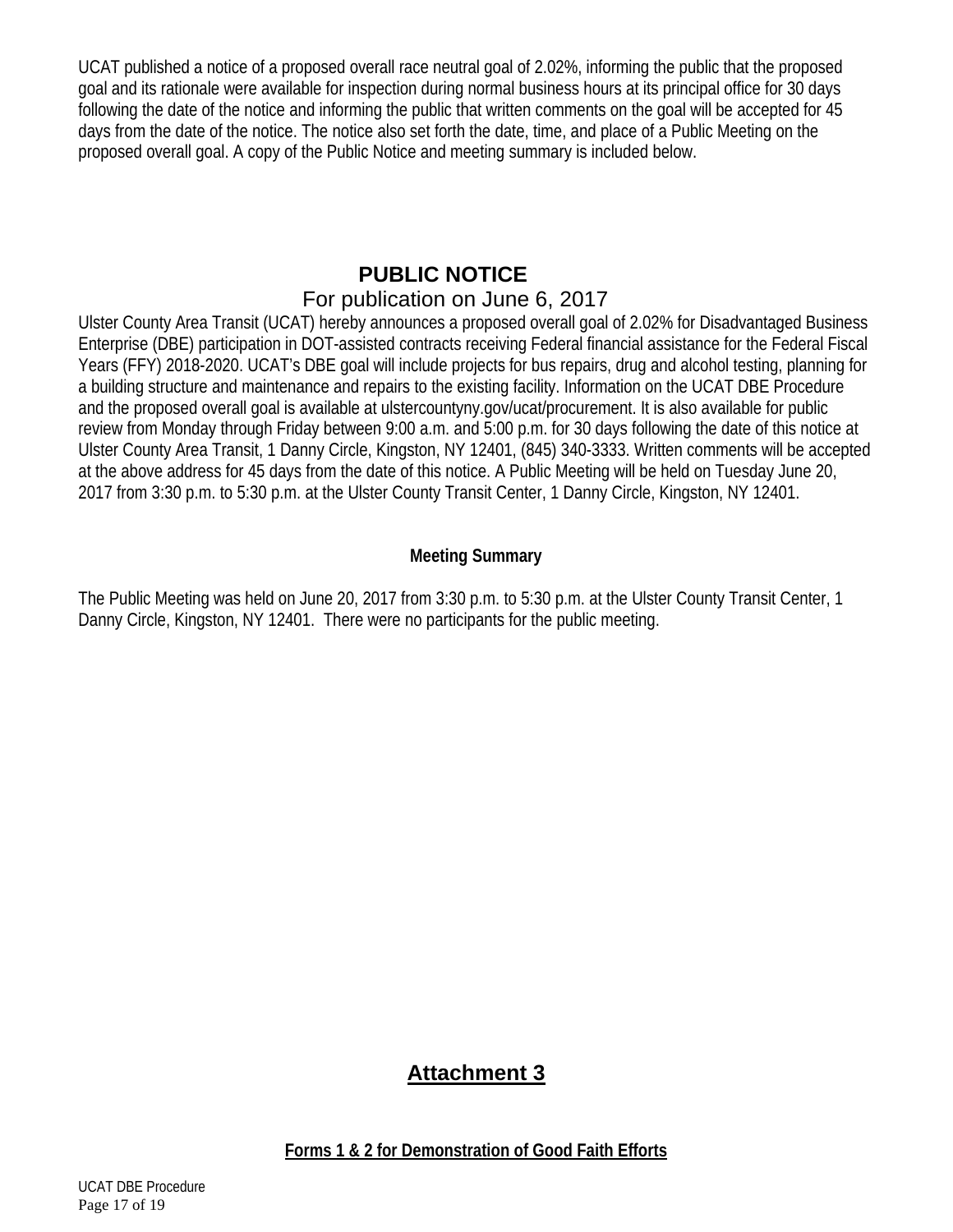[*Forms 1 and 2 are to be provided as part of the bid solicitation documents when a contract goal is established*.]

# **FORM 1: DISADVANTAGED BUSINESS ENTERPRISE (DBE) UTILIZATION**

The undersigned bidder/offeror has satisfied the requirements of the bid specification in the following manner (please check the appropriate space):

\_\_\_\_\_ The bidder/offeror is committed to a minimum of \_\_\_\_\_ % DBE utilization on this contract.

The bidder/offeror (if unable to meet the DBE goal of  $\qquad$  %) is committed to a minimum of  $\qquad$  % DBE utilization on this contract and submits documentation demonstrating good faith efforts.

Name of bidder/offeror's firm:  $\blacksquare$ 

State Registration No. \_\_\_\_\_\_\_\_\_\_\_\_\_\_\_\_\_\_\_\_\_\_\_\_\_\_\_\_\_\_\_\_\_\_\_\_\_\_\_\_\_\_\_\_\_\_\_\_

By: \_\_\_\_\_\_\_\_\_\_\_\_\_\_\_\_\_\_\_\_\_\_\_\_\_\_\_\_\_\_\_\_\_\_\_\_\_\_\_ \_\_\_\_\_\_\_\_\_\_\_\_\_\_\_\_\_\_\_\_\_\_\_\_\_\_

Signature Date

Printed name Title

 $\overline{\phantom{a}}$  , and the contribution of the contribution of the contribution of the contribution of  $\overline{\phantom{a}}$  , and  $\overline{\phantom{a}}$  , and  $\overline{\phantom{a}}$  , and  $\overline{\phantom{a}}$  , and  $\overline{\phantom{a}}$  , and  $\overline{\phantom{a}}$  , and  $\overline{\phantom{a}}$  , a